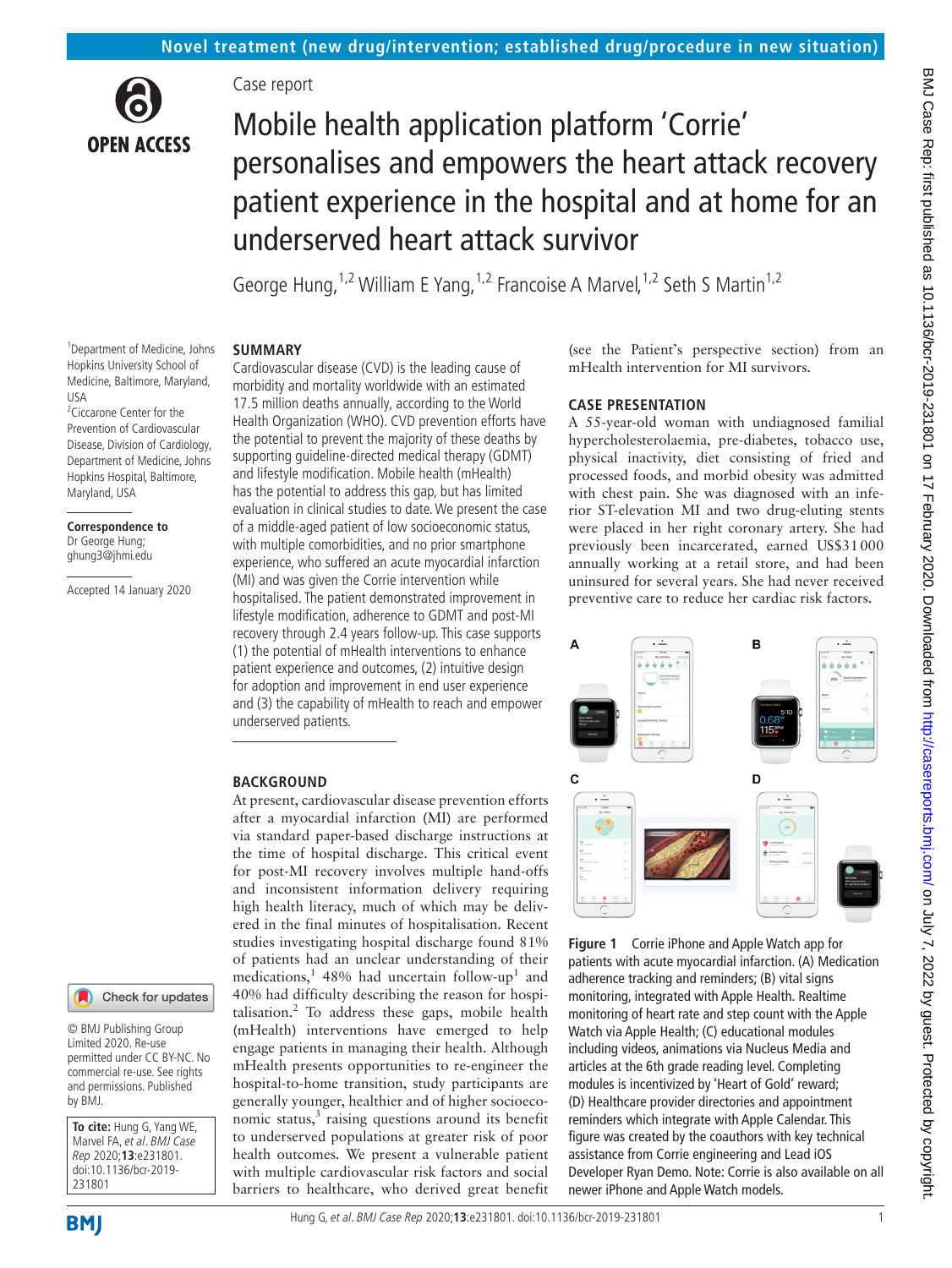## **Patient's perspective**

## **The beginning of her heart attack story: the shock and overwhelming experience of going through a myocardial infarction:**

When I had the heart attack, [I was] scared, they're telling my friend you've got to go to the waiting room, because she needs to get to the OR. [After the procedure] When I was in my hospital room… maybe a day went by [and] no matter what was going on and who was talking to me, I wasn't comprehending half of what anybody was saying, I was still blown away from the heart attack. I was thinking of different stuff, as I thought of different stuff, I really wasn't getting anything accomplished thinking about it because my mind was everywhere and nowhere all at the same damn time. You don't feel safe after a heart attack. I was afraid to go to sleep. My days and nights were jacked up. I went to a shrink [later on].

## **Her introduction to Corrie:**

So then, in walks [my] doctor. I had been trying to think, I have always lived my life, that I have to have a purpose to do something, if I have a purpose in my life, I do better. And you started talking about the program and the benefits of [Corrie]. What I said was, I didn't know, but I would try [the Corrie program]. And so that night, when my roommate came to visit me, I told her what you said, [Corrie] would keep track of everything from steps to heart beats. They should give one to everybody! I did every one [of the Corrie education videos] in the first night. I watched them all before I left the hospital.

#### **Her learning new technology with the help of caregivers:**

I'm naïve, I didn't know nothing about technology, this technology, I went to school in the 80s, that computer tech don't mean a darn thing anymore, DOS is dead, all that stuff is done. So for me, the only technology I had was my flip phone. He taught me different ways to youtube and stuff. My partner's son. He came over because he's more tech. He thought it was cool, because mine was better than the one he paid 900 dollars for. It gets them involved, because he thought it was the coolest thing.

#### **Her post-discharge experience with Corrie: quitting smoking, exercising, losing weight:**

Now I have a purpose of what I'm going to do when I go home. I quit smoking, which was a huge huge obstacle. I went and got the vapor cigarette, only got the 12 point milligram nicotine. I couldn't stop cold turkey, I knew I wouldn't make it. I was doing everything that that watch and the telephone and you told me to do. We had some issues, because nobody would let me go to the cardio-workout that you guys wanted me to do because of insurance purposes. So I came every night and walked up and down these steps and did my own cardio work-out. Every time I got to the top it was reason to cheer. I went from 164 to 124 lbs when I was working the program.

I wanted to get used to it in the house before I went back to work. I was doing it up and down the street around the block, and then 2 weeks later when cardio people [rehab insurance representative] said no, I was over here running the steps. The tools helped, I learned how to do the tools.

#### **Her post-discharge experience with Corrie: diet changes:** We eat a lot of chicken now, I bake everything, there is no fried food, 1 day a week is a fried food day, because it used to be 5 days fried food, 2 days baked. So food has changed, because of the videos, and I got cookbooks from work, e.g. 'eating healthy living longer'. In the videos it says you can get this book, or that

Continued

## **Patient's perspective Continued**

book. I'll get a couple of marked down cookbooks at work. I took fresh salmon, on the side you mix up mustard, balsamic vinegar, salt, pepper, it tastes so good, oh my lord, makes you wanna slap your mama. We only get one day to cheat, only because we have the niece and the [young child]. We have lots of fish dishes. I took fresh green beans with just pepper and oregano, and fake sea salt. And that's all you had, and it was good. So yeah, we eat a lot better. But it's not the app, it's the program, Corrie is the heart of the whole thing working.

**Her difficult times amidst tragedy: return to smoking:** And then in comes the grandson passing away of my partner…he's killed in a tractor trailer accident. It's his day to train somebody, and he told the boss he's not ready and the boss said take him anyway. And he kills him right there on the road. And I go with the partner to Shock Trauma because they don't tell him he's dead. Now mind you I have my watch on, and it's beating pretty fast. So there's a lot of stuff going, all of her family which I'm very close to, everybody's crying, the daughter's laying on the ground, she can't take it that's her son, her only son, … with a wife and 1 child, and she's pregnant with her next child, due any day, and she's a mess. So the waiting room is all the family. So she starts smoking, I light up a cigarette, and all hell breaks loose. Because at a certain point, there was way too much stress for me because she was gonna lose it. My concern at that time, when I was in the coma for 12 days, she sat every day with me, so I wanted to be there for her, and whatever she needed she was gonna get it, but I needed the cigarette, because nobody was there for me. And I was like, I'm going to be better, but this is what I need to do. So I faltered there for a few months.

# **Her having to part ways from Corrie:**

'When I got the call to return the equipment [after the tragedy], it felt like I was losing a kid. Return [timing] should come from the patient when they are ready to move on. Had I had it, it wouldn't have taken me as long to get back into it. It should be up to the patient when they feel like they're there. It works as a tool for you to continue to want to get better, and to get better.'

## **Her reinvigoration with the return of Corrie:**

When [my] doctor walked in and said here's your watch and phone, I was like, this on my way home! Now I'm down to 4 cigarettes per day. I'm getting back to getting ready to stop again. [My] doctor brought me the watch and the phone back … and that gave me purpose number 2 to go back to what I was doing. I weighed 166 lbs when he gave me the phone, I'm down to 136 lbs. I'm working the program, even when the watch doesn't work for me.

## **Her comparison of normal hospital discharge to discharge with Corrie:**

The difference was you had something in your hand. I read everything on the Apple phone before doing anything, because you kept hitting different stuff, you could read and read. It explained different things, about the phone, about what Corrie was, about what the functions were of different things. I've always been a hands on kind of person, not a reader so I would rather have a tool, than to read about a tool. If I was reading a bunch of paperwork about I had to do this exercise, this exercise, and this exercise, those papers would stay sitting by the couch, and I probably wouldn't have done anything. You know what I'm saying. It wouldn't have motivated me to get up. But when I saw that the watch watched me going to the bathroom and kitchen,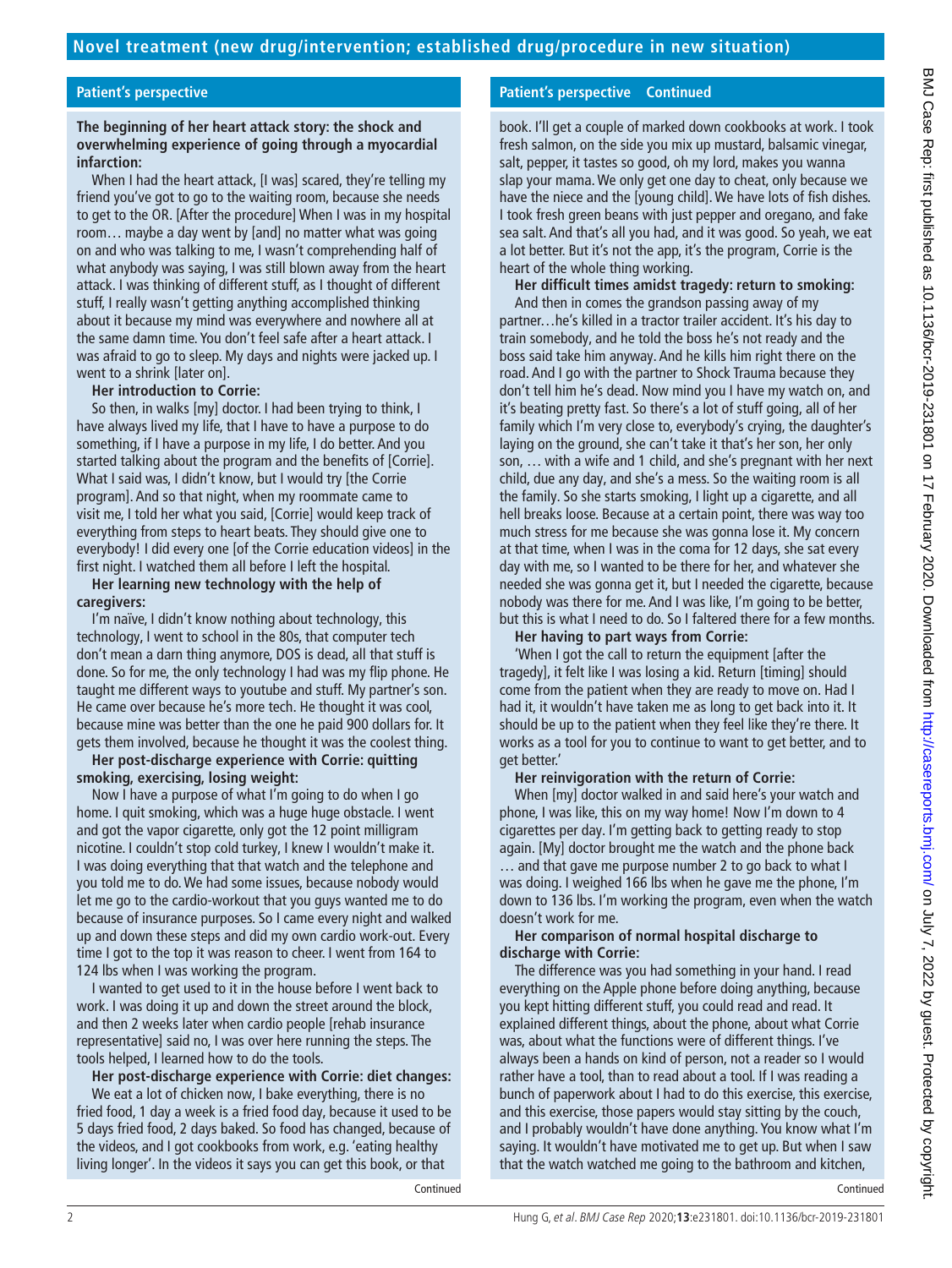## **Patient's perspective Continued**

was tracking steps, I wanted to see how far the steps would go. I was like, maybe I can do this. So, It just got more exciting and more exciting. It just built up, it was crazy.

I felt it gave a purpose to get off the couch. If there would've been a stack of papers I probably would've stayed on the couch, because they gave me a stack of papers, I never look at them. I look at the watch.

As soon as you start seeing it work, that's when you're going to want to do better and better and better. I know your brain is everywhere else, but this will keep your brain from worrying about what you're not doing. Because right now, you had a heart attack, and your life is never going to be the same, I'm not going to lie. You're not gonna walk the same walk, you're not even going to talk the same way. But you will get better, if you just try.

#### **Her hospital discharge experience in general:**

It was only 2 days, then they were getting ready to release me, which I thought was kinda fast, I thought it was too fast, I almost didn't want to leave. But that's what the insurance company said. She can go home and lay on a couch. At that time [after my MI], my partner was afraid of everything I did. She wouldn't let me clean the house or sweep the floor.

### **Her perspective on what could be better:**

But the obstacles are what you gotta look at. 9 times out of 10, that patient is going to able to do what you ask them to do. But you're going to run into that 10<sup>th</sup> patient that because of her heart attack, she loses her insurance [i.e. our patient here], and it goes from 57 dollars a [bill] to 287 dollars a [bill]. The state says she makes too much. [The hospital representative] says they can't put you on a finance plan. I can't get into the office to see nobody. Those are the things you have to know, that there are going to be obstacles on these people's part. They are not going to be able to do what you want them to do. They have to have a fund. It costs money for your people to see you and for your people to get here. Corrie should have included a monthly doctor's visit with the patient, funded by Corrie.

#### **Her big picture, closing thoughts about Corrie:**

Take a couple hot shots from each hospital, and bring them here, they are gonna want what y'all did. It's been a good thing for me, positive, rejuvenating. You walk your walk a different way. Life looks different. It feels different. I'm not there yet. I'm not ready to give'em up. Because I feel that I'm back to doing what I'm supposed to do, and I need to finish and this time I'm gonna finish. It did help.

See I don't look at it as an app I look at it as the Corrie program is my heart. It wasn't in any good shape the day she walked in the room. It wasn't. And part of me wanted to give up, and part of me didn't. For other people, not for me. At that point I didn't know how I felt about me, I just knew my heart hurt. That I didn't like it. That I had to do something different. So that quit hurting. And then the Corrie program got introduced. So when I came home, everytime [my partner] said how's your heart, I said the Corrie program's got it, I'm gonna be OK. Because I trusted in the program, because she sold me on it, that it would help me get better. And that was the only way for the first few months that I could think, because otherwise I remembered how it hurt, and I didn't want to remember that. If you asked me that day I would've been crying, I'm trying not to. But it really did, I thought I was going to die, I didn't know if I was makin' it. I just didn't know what was gonna happen. And I think about it all the

Continued

#### **Patient's perspective Continued**

time. When I put my watch on in the morning and when I go to work, it's gonna be a good day for Corrie. And when I say that, I'm talking about my heart, because as good as I did, I owe it to the program.

While hospitalised, she was enrolled in Corrie Myocardial infarction, Combined-device, Recovery Enhancement (MiCORE) study,<sup>4</sup> which was a trial primarily aimed to determine if type I MI patients using Corrie have lower all-cause unplanned 30-day hospital readmissions and related healthcare costs compared with a historical comparison group. Corrie consists of (1) a smartphone application for medication management, education, vitals and care coordination, (2) cooperative sensors including an Apple Watch and an iHealth wireless blood pressure cuff and (3) a data backend platform. This intervention engages patients early during the hospitalisation and facilitates adoption of guideline-directed medical treatment and lifestyle modifications known to improve health outcomes. At the time of enrolment, the patient owned a flip phone and had never used a smartphone. She was provided with an iPhone preloaded with the Corrie app and Apple Watch and wireless blood pressure monitor to participate in the study. She was briefly trained for 30min on how to use the app, and was provided with an orientation packet highlighting key features of the app.

#### **Outcome and follow-up**

With the help of reminders from the Corrie app on both her phone and watch, she tracked adherence to her cardiac medications and follow-up appointments with her primary care doctor and cardiologist ([figure](#page-0-0) 1A,D). She monitored her step count and increased her exercise to climbing stairs and/or walking 3–5 miles daily [\(figure](#page-0-0) 1B). She learnt more about cardiovascular health and her recent diagnosis through a curriculum consisting of brief, easy to understand and visually engaging educational videos [\(figure](#page-0-0) 1C). She also changed her lifestyle, as recommended in the videos, by quitting smoking, avoiding fast and fried foods, eating heart healthy foods and reducing her soda intake by half. At 30 days, and at an interview conducted 2.4 years after initial enrolment, she was continuing healthy daily habits, avoiding both post-MI complications and hospital readmission.

## **Learning points**

- $\triangleright$  A revamp of the hospital discharge process with patientcentred mobile health (mHealth) technology has potential to enhance the myocardial infarction recovery process, in part through improved adherence to guideline-directed medical treatment and lifestyle modifications.
- ► mHealth is a promising approach to reinforce guidelinedirected medical therapy and lifestyle modification.
- ► Underserved patients face significant barriers to achieving goals, in part driven by systemic hurdles and in part driven by the high cost of a healthy lifestyle (diet, exercise).
- $\blacktriangleright$  mHealth typically is unable to reach underserved patients such as ours, due to the cost of digital technology; however, this case demonstrates that mHealth interventions are a promising modality to narrow health disparities, and empower patients in self-management.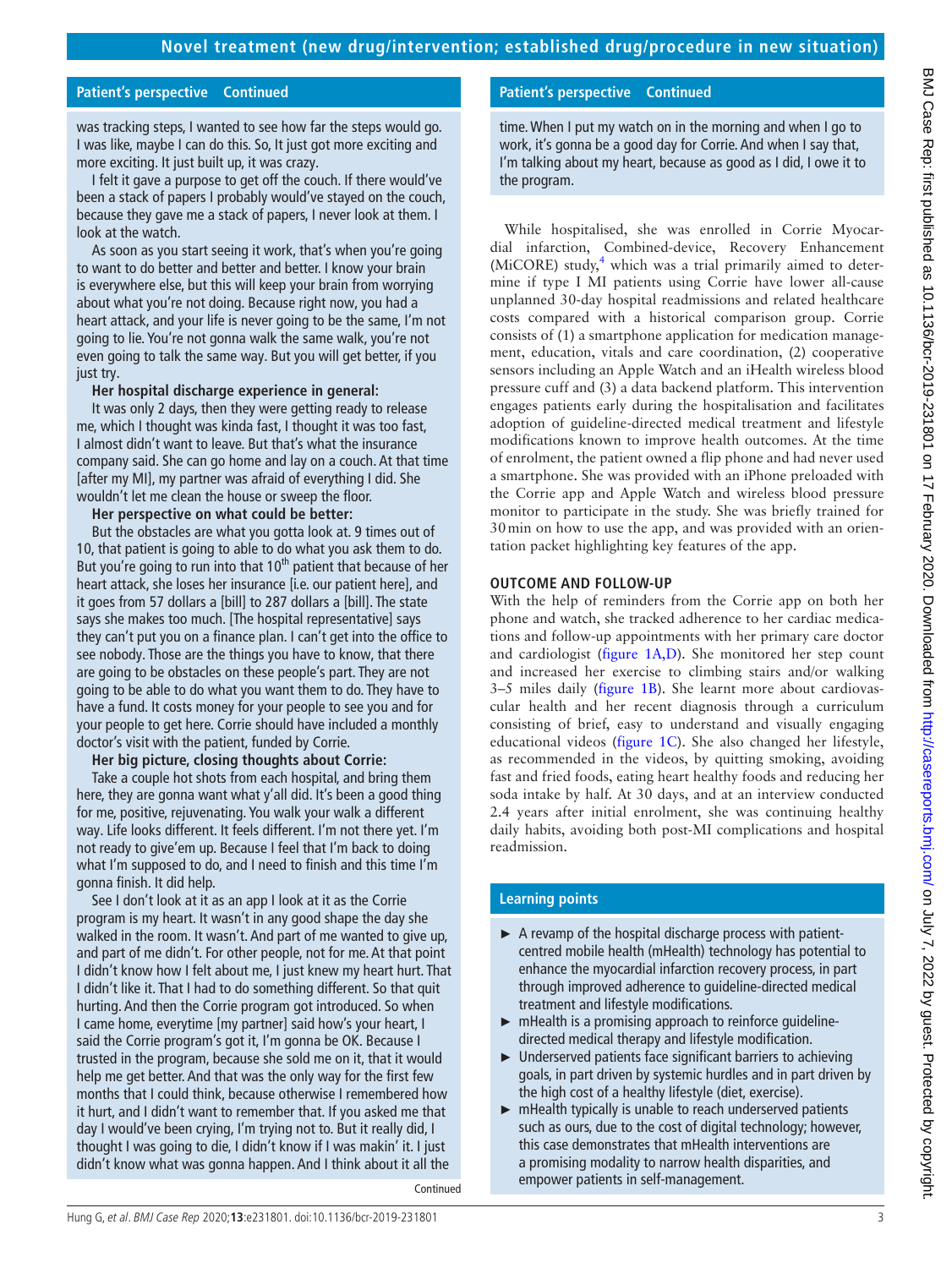## **Discussion**

The world of mHealth interventions is at the cusp of a revolution, owing to the rapid adoption of smartphones, smartwatches and other digitally connected health peripherals. In the past few years, researchers have begun to investigate the potential for digital health to enhance the prevention, diagnosis, management and treatment of diseases in nearly all specialties.<sup> $5-8$ </sup> mHealth interventions aimed specifically at improving the post-MI recovery process have targeted various aspects of the recovery process, from increasing medication adherence and lifestyle changes, to enhanced vital sign monitoring and digitalisation of cardiac rehabilitation.<sup>9-17</sup> The electronic modality of such digital health interventions has been varied, and ranges from simple SMS (short messaging service) text messaging platforms, to integrated smartphone app-based and/or web-based portals. The Corrie platform, which our patient used, was a broad integration of these aforementioned features aimed at enhancing patient education, medication adherence, lifestyle changes, vital sign monitoring and care coordination. The Corrie platform's comprehensive approach to recovery, paired with multidevice integration (smartphone, smartwatch, blood pressure cuff), is a unique and powerful approach to augmenting patient engagement and recovery by providing several layers of direct support to the patient. The intangible aspects of patient support (emotional, psychological) are multifaceted, as expressed through the patient's own words in her commentary.

Randomised controlled trials studying mHealth interventions, though identifying benefit in post-MI patients, typically exclude patients who do not already own smartphones,  $9^{14}$  and by extension present socioeconomic bias as wealthier patients are more likely to own smartphones. According to the Pew Research Center, as of 2019, more than 81% of adults in the USA owned a smartphone and considering individuals of low socioeconomic status, as defined by a salary of less than US\$30,000, 71% owned a smartphone. Meanwhile, only 45% of individuals in developing nations owned one, leaving 19% of adults in the USA and 55% in developing nations without ready access to smartphone-based mHealth interventions. A key implementation issue for mHealth is access to mobile technology from a population health perspective.

There is often a large gap between what the patient does after hospital discharge, and what the clinician counsels the patient to do after hospital discharge. One of the greatest contributors to this disconnect is the inadequacy of the decades-old process of hospital discharge, wherein clinicians verbally communicate postdischarge teaching and instructions within a short period of time, then compile an after visit summary for the patient. mHealth, as showcased in this case and other larger scale studies,<sup>4</sup> has demonstrated its utility in ensuring proper patient adherence to posthospital discharge instructions, even at 2.4 years follow-up. mHealth interventions are still an unusual novelty, but with active efforts at integration into the healthcare system, will likely become a mainstream channel to modernise antiquated healthcare practices. mHealth has great potential to accelerate our push into 21st century precision medicine, with tailored medical care that optimises care for each individual patient. One of the greatest advantages of mobile technology is its facile scalability on a population level while remaining personalised to each individual patient's circumstances.

Ultimately, mHealth enabled our patient to transition home safely and improve her health despite a suboptimal hospital discharge system, medical comorbidities, socioeconomic disadvantage and unfamiliarity with smartphones. Her story highlights

the potential for mHealth to improve the process of hospital discharge for all patients, including socioeconomically disadvantaged populations new to smartphones. While she obtained a smartphone through the study's loaner programme, patients who cannot afford to purchase a smartphone could theoretically receive assistance through insurance reimbursement or health system investment based on expected savings in healthcare expenditures.

In conclusion, mHealth demonstrates the potential to transform the care of patients after hospital discharge and promote health equity, an approach deserving study and investment.

**Acknowledgements** We thank Corrie engineering and Lead iOS Developer Ryan Demo for his key technical assistance with figure 1. Matthias Lee, PhD, Erin Spaulding, PhD, and our patient who volunteered her valuable time to contribute to this manuscript to help other patients and guide healthcare system improvement.

**Contributors** GH, WEY, FAM and SSM each contributed significantly to the planning, conduct and reporting of the work described in the article.

**Funding** This study has received material support from Apple and iHealth and funding from the Maryland Innovation Initiative, Wallace H Coulter Translational Research Partnership, Louis B Thalheimer Fund, and the Johns Hopkins Individualized Health Initiative.

**Competing interests** FAM and SSM are founders of and hold equity in Corrie Health, which intends to further develop the digital platform. This arrangement has been reviewed and approved by the Johns Hopkins University in accordance with its conflict of interest policies.

**Patient consent for publication** Obtained.

**Provenance and peer review** Not commissioned; externally peer reviewed.

**Open access** This is an open access article distributed in accordance with the Creative Commons Attribution Non Commercial (CC BY-NC 4.0) license, which permits others to distribute, remix, adapt, build upon this work non-commercially, and license their derivative works on different terms, provided the original work is properly cited and the use is non-commercial. See: [http://creativecommons.org/](http://creativecommons.org/licenses/by-nc/4.0/) [licenses/by-nc/4.0/.](http://creativecommons.org/licenses/by-nc/4.0/)

#### **References**

- <span id="page-3-0"></span>1 Horwitz LI, Moriarty JP, Chen C, et al. Quality of discharge practices and patient understanding at an academic medical center. [JAMA Intern Med](http://dx.doi.org/10.1001/jamainternmed.2013.9318) 2013;173:1715–22.
- <span id="page-3-1"></span>2 Ziaeian B, Araujo KLB, Van Ness PH, et al. Medication reconciliation accuracy and patient understanding of intended medication changes on hospital discharge. J Gen [Intern Med](http://dx.doi.org/10.1007/s11606-012-2168-4) 2012;27:1513–20.
- <span id="page-3-2"></span>3 Carroll JK, Moorhead A, Bond R, et al. Who uses mobile phone health Apps and does use matter? a secondary data analytics approach. [J Med Internet Res](http://dx.doi.org/10.2196/jmir.5604) 2017;19:e125.
- <span id="page-3-3"></span>4 Spaulding EM, Marvel FA, Lee MA, et al. Corrie health digital platform for selfmanagement in secondary prevention after acute myocardial infarction. [Circ](http://dx.doi.org/10.1161/CIRCOUTCOMES.119.005509)  [Cardiovasc Qual Outcomes](http://dx.doi.org/10.1161/CIRCOUTCOMES.119.005509) 2019;12:e005509.
- <span id="page-3-4"></span>5 Yang Q, Van Stee SK. The comparative effectiveness of mobile phone interventions in improving health outcomes: meta-analytic review. [JMIR Mhealth Uhealth](http://dx.doi.org/10.2196/11244) 2019;7:e11244.
- 6 Fedele DA, Cushing CC, Fritz A, et al. Mobile health interventions for improving health outcomes in youth. [JAMA Pediatr](http://dx.doi.org/10.1001/jamapediatrics.2017.0042) 2017;171:461-9.
- 7 Lancioni GE, Singh NN, O'Reilly MF, et al. Smartphone-Based interventions to foster simple activity and personal satisfaction in people with advanced Alzheimer's disease. [Am J Alzheimers Dis Other Demen](http://dx.doi.org/10.1177/1533317519844144) 2019;34:478-85.
- 8 Werhahn SM, Dathe H, Rottmann T, et al. Designing meaningful outcome parameters using mobile technology: a new mobile application for telemonitoring of patients with heart failure. [ESC Heart Failure](http://dx.doi.org/10.1002/ehf2.12425) 2019;6:516-25.
- <span id="page-3-5"></span>9 Varnfield M, Karunanithi M, Lee C-K, et al. Smartphone-Based home care model improved use of cardiac rehabilitation in postmyocardial infarction patients: results from a randomised controlled trial. [Heart](http://dx.doi.org/10.1136/heartjnl-2014-305783) 2014:100:1770-9.
- 10 Widmer RJ, Allison TG, Lennon R, et al. Digital health intervention during cardiac rehabilitation: a randomized controlled trial. [Am Heart J](http://dx.doi.org/10.1016/j.ahj.2017.02.016) 2017;188:65-72.
- 11 Akhu-Zaheya LM, Shiyab Wa'ed Y., Shiyab WY. The effect of short message system (SMS) reminder on adherence to a healthy diet, medication, and cessation of smoking among adult patients with cardiovascular diseases. [Int J Med Inform](http://dx.doi.org/10.1016/j.ijmedinf.2016.12.003) 2017;98:65-75.
- 12 Cheng K, Oswal A. Smartphone apps and secondary prevention after myocardial infarction – how can long-term usage be improved? [Am Heart J](http://dx.doi.org/10.1016/j.ahj.2016.10.021) 2017;184:e1.
- 13 Ross ES, Sakakibara BM, Mackay MH, et al. The use of text messaging to improve the Hospital-to-Community transition in acute coronary syndrome patients (Txt2Prevent): intervention development and pilot randomized controlled trial protocol. JMIR Res [Protoc](http://dx.doi.org/10.2196/resprot.6968) 2017;6:e91.